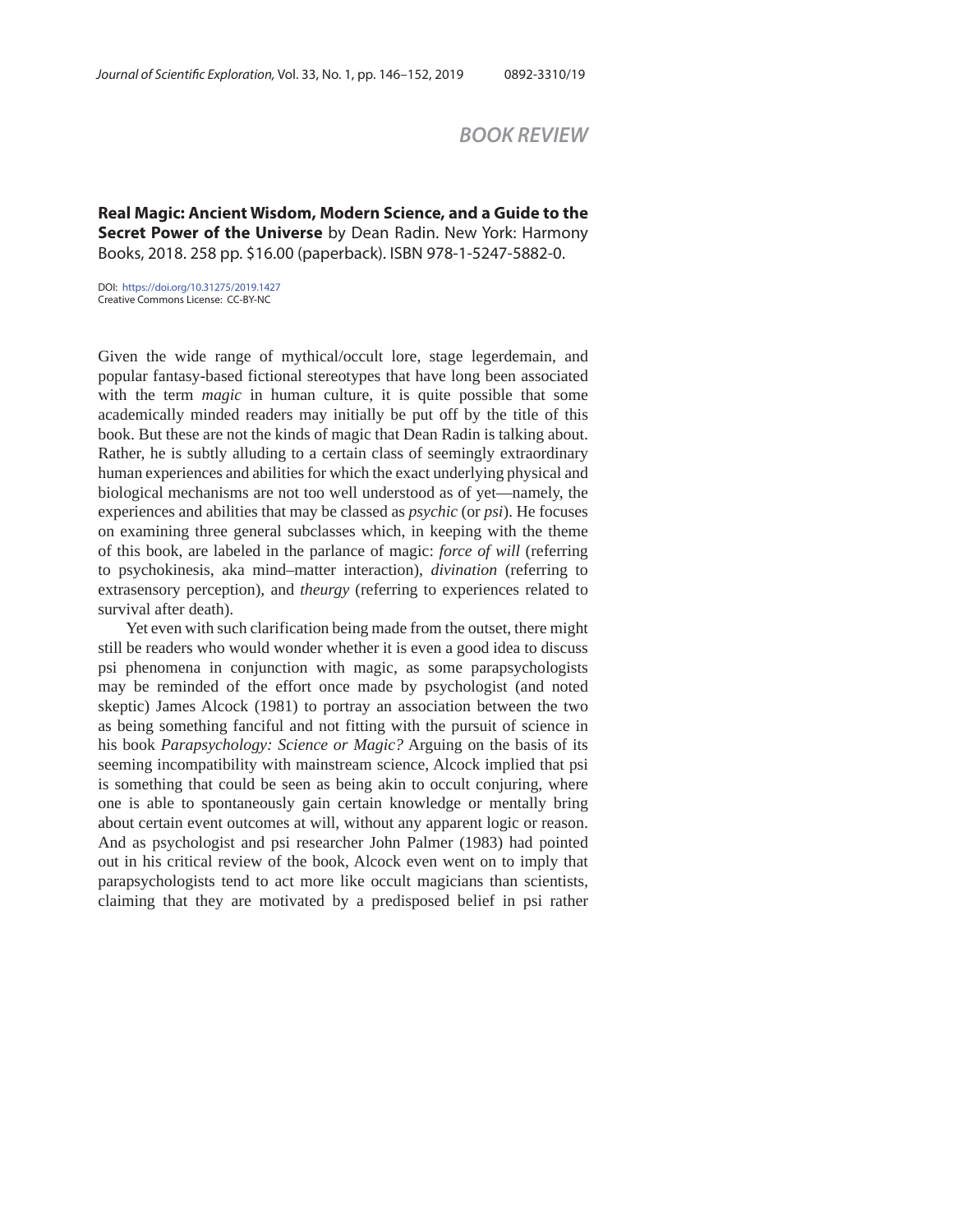than an objective search for facts and data-driven theory. In light of such blatant accusations having been made in the past, one might figure that parapsychologists would be wary of their subject matter being discussed or referred to in relation to magic again, in any shape or form.

However, Radin does give some reason for thinking that treading into such controversial territory again may not necessarily be such a bad thing. Although it may not initially be too clear just from the title, one does find throughout the course of the book that the term *magic* is being used here as a simple aesthetic metaphor (to refer to experiences and abilities that are not currently well understood, as mentioned), and not as an explanation. This use of aesthetic metaphor is likely meant to help make the book more appealing to a broader audience of lay readers, who might not otherwise be inclined to read a book that approaches the topic of psi from a scholarly angle.

In looking at the efforts being made by parapsychologists to try to better understand psi, Radin forms an analogy with the illuminating reemergence of esoteric knowledge when it is eventually rediscovered and reexamined by science, with illustrative examples being the practice of meditation and the use of cannabis for medical purposes—both previously shunned ideas in Western society that, upon closer empirical reexamination, ultimately have been found to have potential health benefits for some people. In each instance, something previously regarded as being mystical, unorthodox, or even nonsensical, was eventually found to have some degree of merit when deeper and persistent study was made of it (so as to better unlock its supposed esoteric "secrets"). Perhaps the same may eventually come of psi phenomena, Radin argues, in the way that certain domains of empirical study had partly developed and emerged from their semi-mystical counterparts (e.g., chemistry from alchemy).

Radin also points out that psi experiences can (and do) permeate human life, being reported by people who come from all aspects of society—which may even occasionally include those who are avowedly skeptical of such experiences, as illustrated by the unusual experience that skeptic Michael Shermer (2014) once admitted to, in which he and his then fiancé had apparently heard music being briefly emitted from a broken transistor radio that once belonged to his fiancé's deceased grandfather (whom she wished could have attended their wedding). Shermer's own prior attempts to repair the radio had been met with no success, and so it seemed quite unusual to him that the radio spontaneously began working on a particularly meaningful occasion for him and his fiancé—something which, he admitted, had "... rocked me back on my heels and shook my skepticism to its core" (Shermer 2014:97). On the surface, such experiences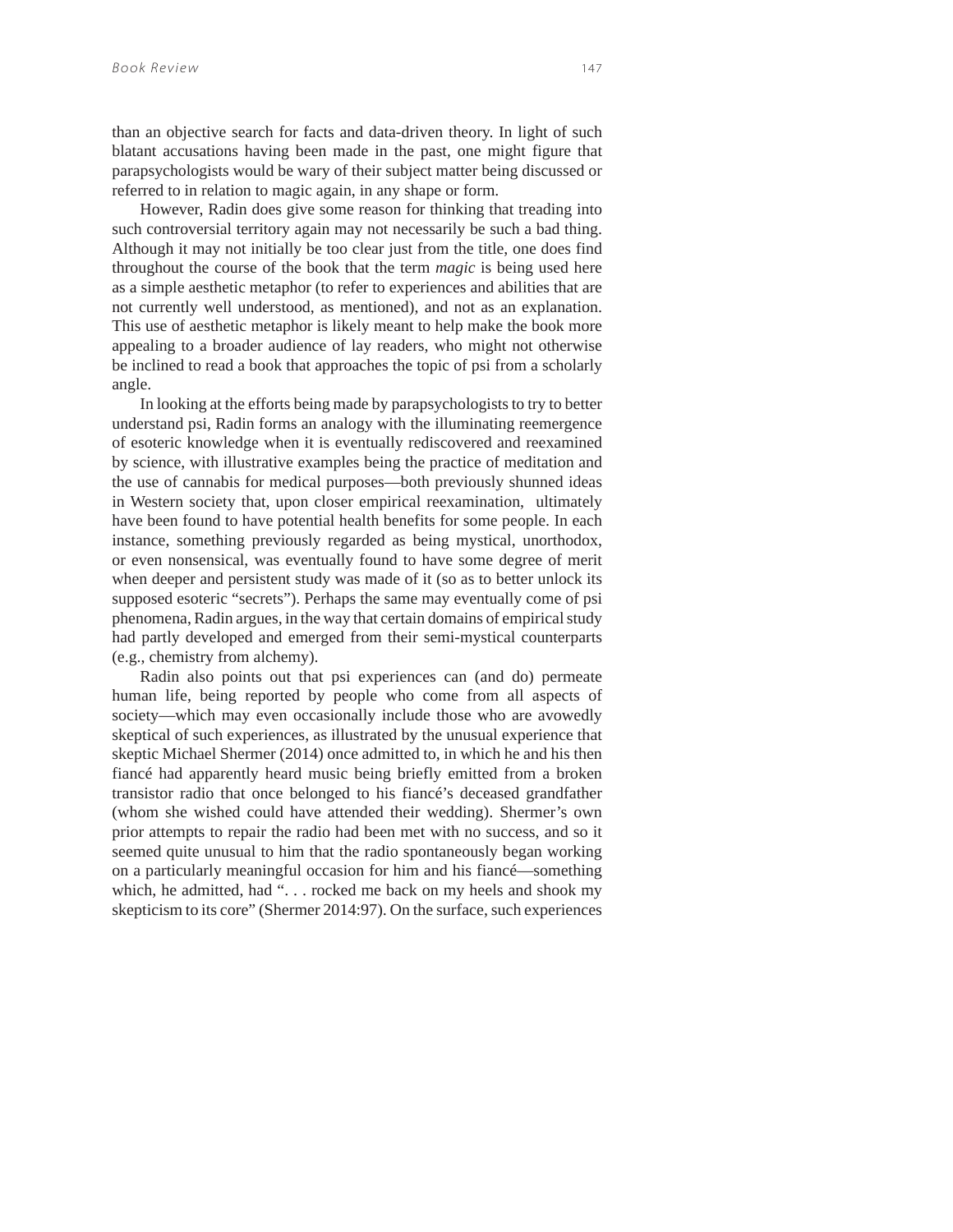would seem to pose quandaries that can make one wonder whether there might be something more to them, beyond mere superstition, coincidence, and misperception.

Radin goes on to make the point that magical thinking and beliefs can (and do) seep into human culture at times, even though they may not always be readily acknowledged for being what they are. An illustrative example he gives is the ritual significance underlying the performance of the Eucharist in the Roman Catholic faith. Another example he cites is the use of magical or lucky charms, which some psychologists argue can potentially be beneficial for some people—not because they are imbued with any magical "power" or luck, but because they can act as symbolic objects which may help people to cope with difficult situations by focusing their thoughts on positive performance and well-being. The mere notion or belief in the owner's mind that such items might carry some helpful "power" or luck simply goes toward facilitating the meaningful significance the owner ascribes to them as personal charms of benefit (Valdesolo 2010). Thus, one can argue that while they are not always acknowledged, magical thinking and beliefs are not always entirely dismissed by Western society's populace, either.

In relation to this, Radin also points out that there has been a fair degree of academic interest in the topic of magic, although this has most often come from the angle of studying it merely as a superstitious and ritualistic cultural belief, the practice of which encourages the mental illusion of control. Rarely, he states, do academics ever try to directly examine magic itself to see whether there might be something to it—presumably because doing so has largely been considered taboo, especially in Western academic circles.

Making such an examination is one of the purposes of Radin's present book, and the longest section of it is devoted to reviewing the various lines of anecdotal and experimental evidence relating to force of will, divination, and theurgy (in the psi sense), including relevant findings from studies that Radin has conducted on these topics—among them, studies exploring possible quantum observer effects upon a double-slit interference pattern and studies examining how measures of belief in psi may correlate with performance on an online suite of ESP test programs (most *JSE* readers will likely be familiar with these studies, some of which have appeared in the pages of the *Journal* itself, and so their details won't be covered here, for the sake of brevity). Radin describes them in a manner that is readable and easy for general lay readers to understand, though certain relevant statistical details are conveniently included in the text or in the endnotes section for academically minded readers who might like to know more about them.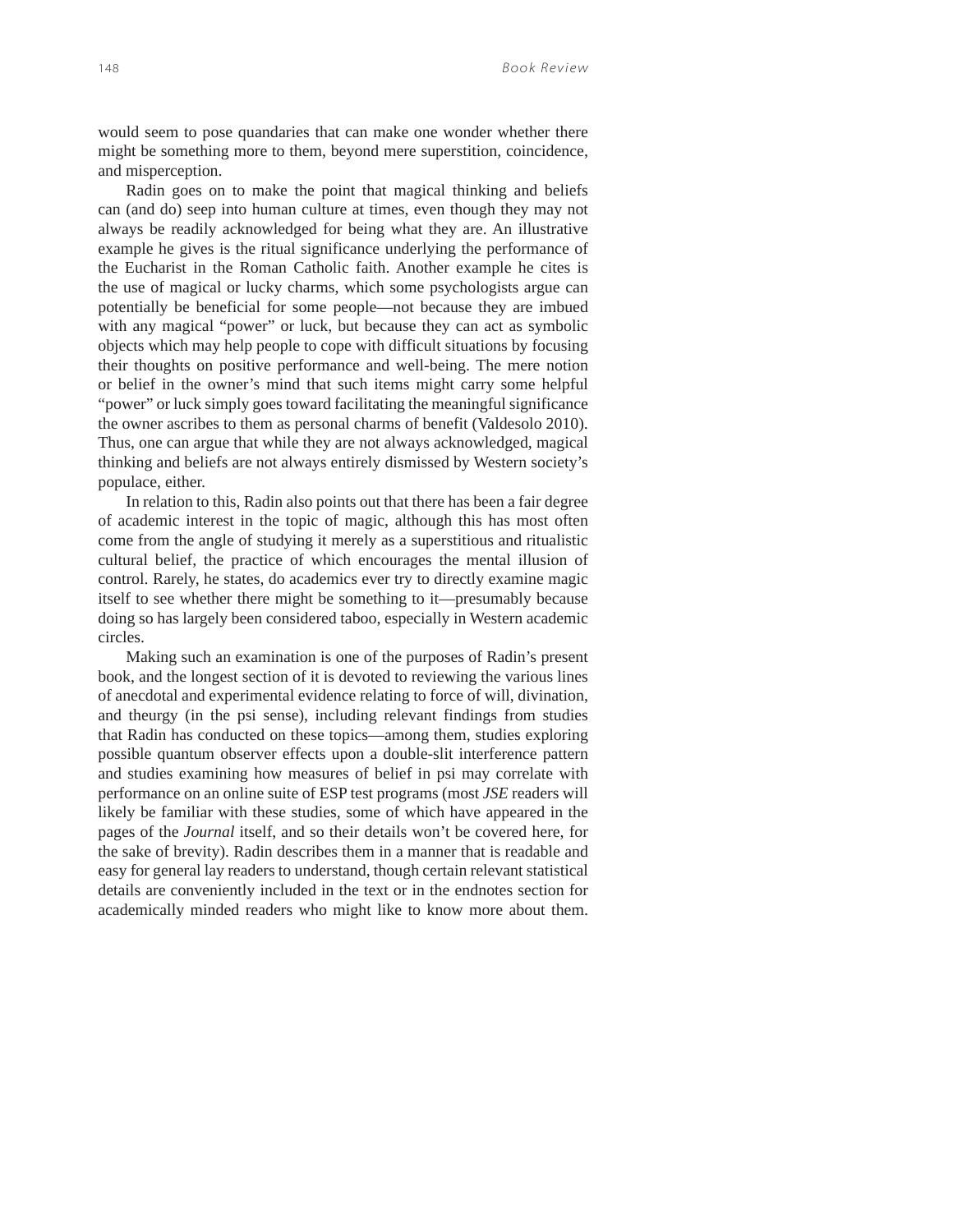More extensive reviews of the evidence for psi in general can also be found in Radin's previous books: *The Conscious Universe*  (1997), *Entangled Minds* (2006), and *Supernormal* (2013).

Radin also devotes a chapter to looking at certain individual psychic claimants who might be considered (again keeping in line with the aesthetic theme of the book) "Merlin-class magicians," in the sense that their claimed experiences and abilities seem to clearly stand out from the relatively meager effects that are often observed with volunteers participating in laboratory studies. The three individuals he profiles here are St. Joseph of Copertino (particularly known for his



claimed displays of levitation), the 19th-century physical medium D. D. Home, and the late psychic Ted Owens (known in part for his claimed displays of macroscopic psychokinesis). While the claims of each of these individuals are indeed noteworthy, one might wonder whether they would serve as particularly ideal illustrative "Merlin"-type figures from a purely empirical standpoint, considering that many of their claimed psychic feats (particularly those of St. Joseph and Owens) seem to rest largely upon observational anecdotes, which despite being fairly numerous, are not as reliable as findings gained through controlled laboratory studies (as Radin himself recognizes). Perhaps more fitting figures to have been profiled here in this regard include Eileen Garrett, Sean Lalsingh Harribance, and the late Ingo Swann, all of whom have produced statistically significant results on several occasions in psi experiments conducted by a range of researchers in various laboratory settings (in addition to each having their own respective collection of notable observational anecdotes).

Small portions of the book turn toward the practical end when Radin offers some basic guidelines for helping readers to facilitate the experience of psi within themselves. These guidelines are based on findings from various process-oriented experiments that seem to offer some possible insight into the mental states that may be conducive to psi functioning.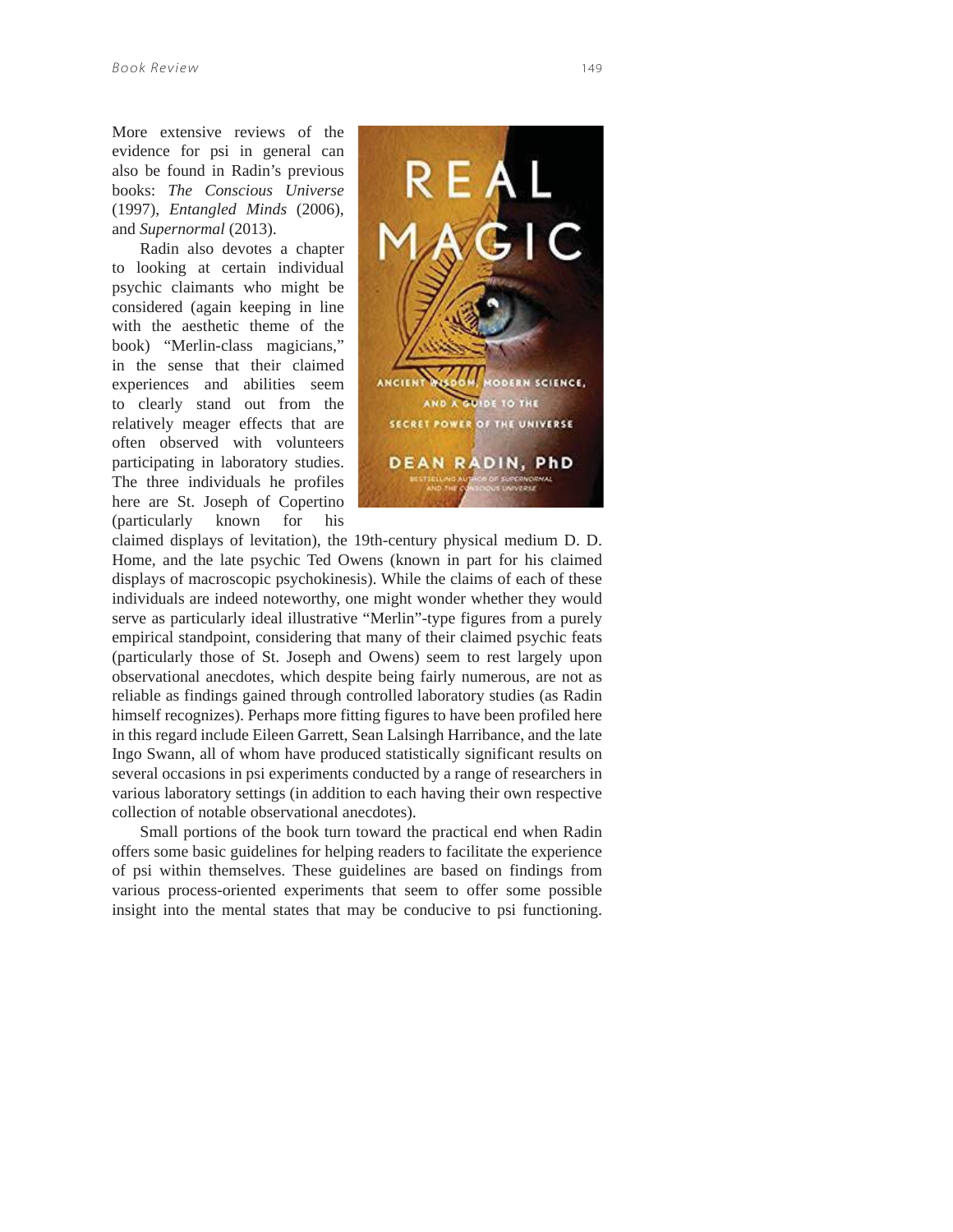The states that Radin particularly emphasizes here are the focusing of attention and the engagement of intention, while also "quieting" the mind by steering it away from external distractions and analytical thinking. Three practical techniques Radin recommends for encouraging these states are meditation, the forming of goal-oriented affirmations, and the creation of sigils (symbolic designs that are made to reflect a desired goal). These same techniques have also been part of the traditional magic rituals of various cultures (e.g., meditation-like states are encouraged for inducing shamanistic vision quests, and affirmations and sigil creation have been ritually utilized in the crafting of spells and incantations), which ties them in with the overarching aesthetic theme of the book.

The final sections of the book are aimed at addressing, in a preliminary manner, the issue that Alcock (1981) had found so troubling: Does psi really contradict known science? As he had observed, one does appear to face problems when trying to make sense of psi from the materialist– reductionist worldview that has been widely adopted within mainstream science. But as Radin explains, while such a worldview has been found to account quite well for many of the tangible physical phenomena that take place in the surrounding macroscopic universe, it currently doesn't seem to account as well for phenomena that are relatively intangible, which can include quantum-based physical phenomena on the subatomic scale, as well as subjective conscious experience and the various mental phenomena associated with it. This wouldn't necessarily suggest that the materialist–reductionist worldview is wrong and needs to be rejected (as Radin put it, "it isn't sensible to throw away what demonstrably works," p. 186); rather, it would simply suggest that it is likely to be incomplete or may even have its limitations of applicability. With this possibility in mind, Radin suggests that one may have to delve deeper in order to find the possible ways in which magic (in the psi sense) might perhaps fit into a future model of physical reality, and as possible bases for consideration he examines some of the post-materialistic theoretical and philosophical approaches (both current and still developing) that touch upon the possible intersection between consciousness and the physical world. These include certain approaches that are beginning to regard consciousness as being an inherently fundamental property of physical reality, perhaps being at the same basic and irreducible level as raw matter and energy. While such approaches are still relatively rudimentary in their formulation at present, Radin argues that their emergence into the scholarly domain is indicative of a notable shift in thinking about consciousness which may be important in the years to come. As he puts it: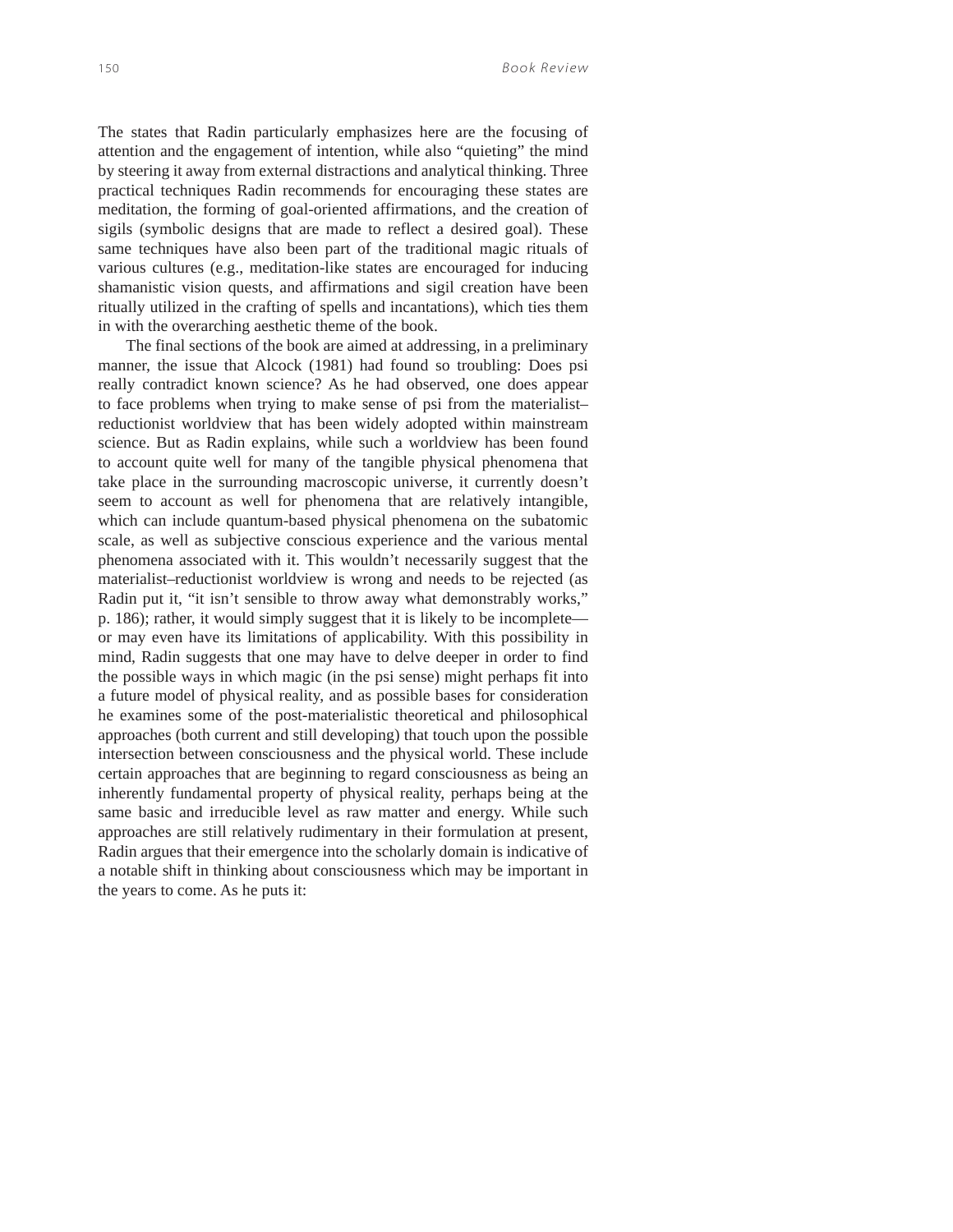Throughout science and scholarship a basic principle of the Perennial Philosophy—that consciousness is fundamental—is slowly becoming acceptable to talk about. Within science this notion tends to be cast into the more conventional language of information and mathematics, but the connection with consciousness is undeniable. After centuries of lifethreatening suppression, the societal shift that now allows scientists and scholars to publicly discuss consciousness in a new light might seem like a trifling matter. But it's a positively astounding transformation. (p. 211)

And as Radin further argues, the "magic" of psi phenomena (in Alcock's sense) starts to become much less mysterious when one carefully considers psi from these kinds of approaches, possibly making the conceptual gap between mind and matter seem not so vast. Whether these approaches will indeed be fruitful in the future remains to be seen.

With its aesthetic theme, numerous references to magic in popular culture, and colloquial tone and humor that slip into the text in several places, this book will likely appeal the most to lay readers from the general populace, helping to bring the field of parapsychology closer to them in a way that they can relate to. But academic readers may find something to ponder here as well, when it comes to the developments being made in the study of consciousness and considering where psi phenomena might fit into the mix. As Radin states in the end:

If we can get past the supernatural connotations, the religious fears and prohibitions, and the occult baggage, then through the scientific study of magic [in the psi sense] we have the potential to make rapid progress in gaining a better understanding of who and what we are. If we can't escape our past, then we may be running headlong into extinction. (p. 222)

And so if academic readers can also get past the title, they may actually find the content of this book to be rather thought-provoking and enlightening, in several respects.

> **—BRYAN J. WILLIAMS** Psychical Research Foundation Albuquerque, New Mexico, USA bryanwilliams@psychicalresearchfoundation.com

## **References Cited**

Alcock, J. E. (1981). Parapsychology: Science or Magic? A Psychological Perspective. Elmsford, NY: Pergamon Press.

Palmer, J. (1983). In defense of parapsychology: A reply to James E. Alcock. Zetetic Scholar, 11:39– 70.